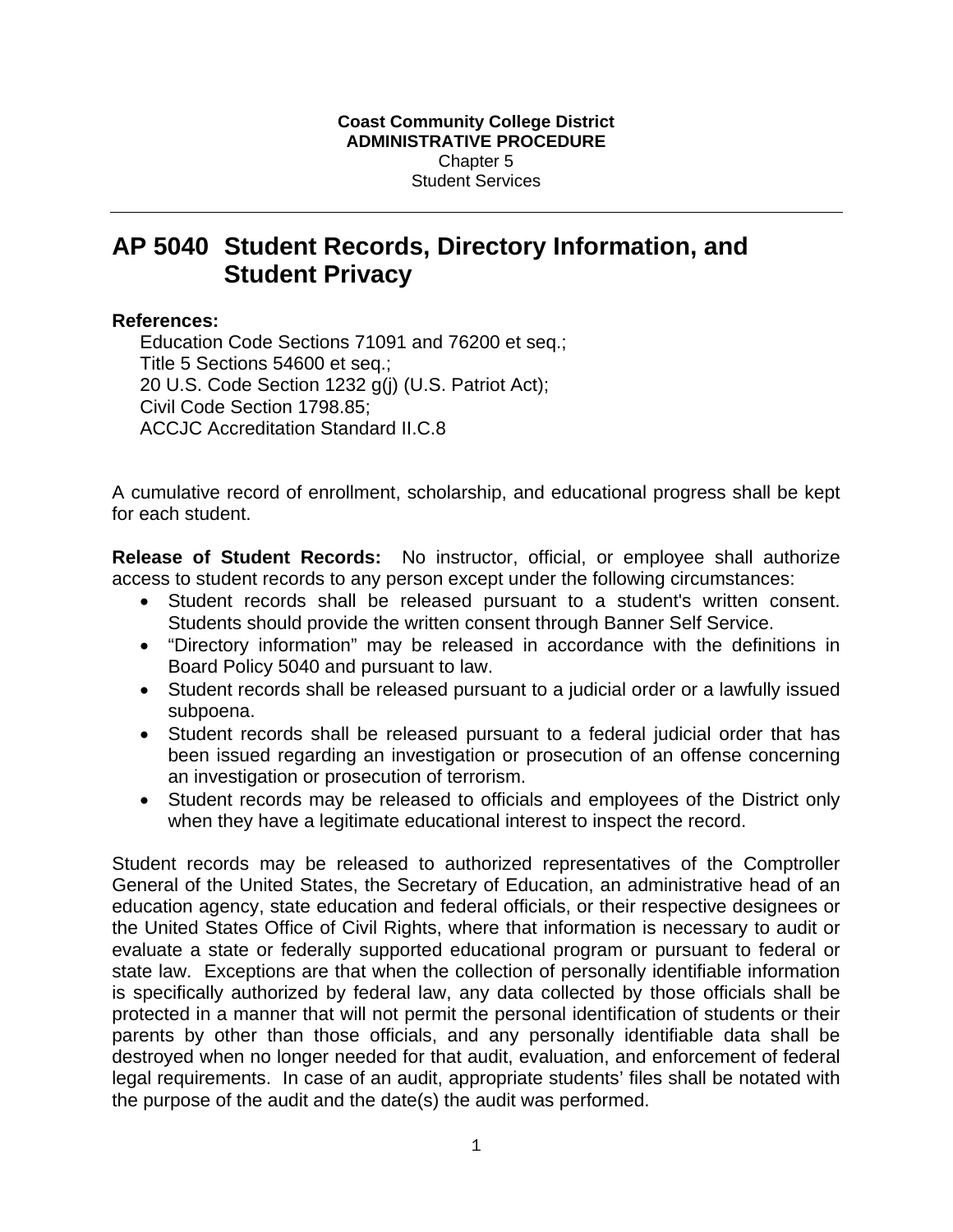Student records may be released to officials of other public or private schools or school systems, including local, county or state correctional facilities where education programs are provided, where the student seeks or intends to enroll or is directed to enroll. The release is subject to the conditions in Education Code Section 76225.

Student records may be released to agencies or organizations in connection with a student's application for, or receipt of, financial aid, provided that information permitting the personal identification of those students may be disclosed only as may be necessary for those purposes as to financial aid, to determine the amount of the financial aid, or conditions that will be imposed regarding financial aid, or to enforce the terms or conditions of financial aid. This may include external agencies such as foreign sponsoring governments or recognized educational branches that provide international students with loans and/or financial sponsorships.

Student records may be released to organizations conducting studies for, or on behalf of, accrediting organizations, educational agencies or institutions for the purpose of developing, validating, or administrating predictive tests, administering financial aid programs, and improving instruction, if those studies are conducted in such a manner as will not permit the personal identification of students or their parents by persons other than representatives of those organizations and the information will be destroyed when no longer needed for the purpose for which it is conducted.

Student records may be released to appropriate persons in connection with an emergency if the knowledge of that information is necessary to protect the health or safety of a student or other persons, subject to applicable federal or state law.

The following information shall be released, upon request, to the federal military for the purposes of federal military recruitment: student names, addresses, including student's e-mail, telephone listings, dates, and places of birth, levels of education, major(s), degrees received, and/or the most recent previous educational institutions enrolled in by the students. Students can opt out of this information disclosure by indicating in Banner Self Service that they do not wish to have their Directory Information released.

**Charge for Transcripts or Verifications of Student Records**: A student/former student shall be entitled to two free copies of the transcript of his/her record or to two free verifications of various student records. Additional copies shall be made available to the student, or to an addressee designated by him/her, at the rate of \$5 per copy. Students may request special processing of a transcript.

## **Electronic Transcripts**

The District may elect to implement a process for the receipt and transmission of electronic student transcripts contingent upon receipt of sufficient funding.

## **Use of Social Security Numbers**

The District shall not do any of the following: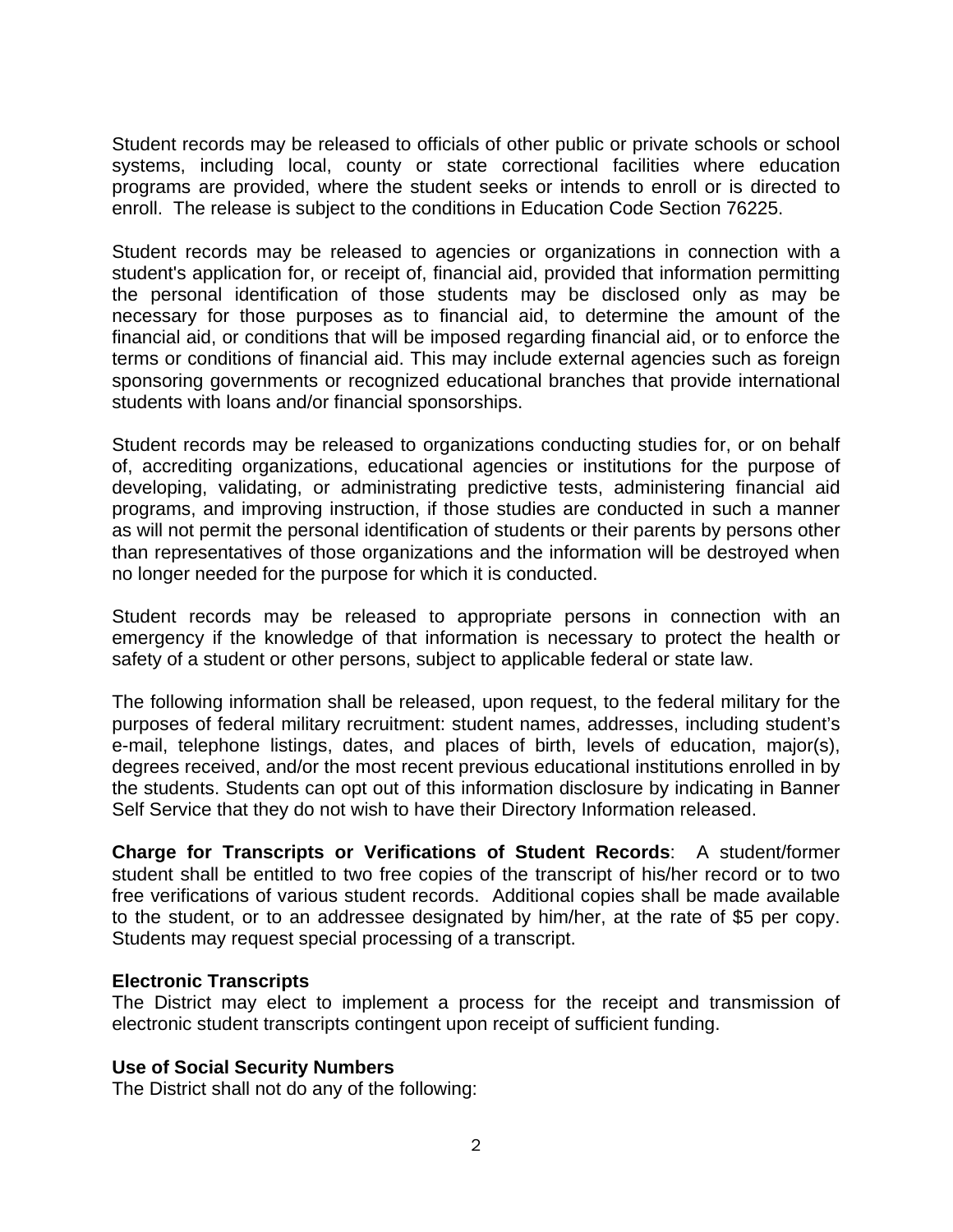- Publicly post or publicly display an individual's social security number;
- Print an individual's social security number on a card required to access products or services;
- Require an individual to transmit his/her social security number over the internet using a connection that is not secured or encrypted;
- Require an individual to use his/her social security number to access an internet web site without also requiring a password or unique personal identification number or other authentication devise; or
- Print, in whole or in part, an individual's social security number that is visible on any materials that are mailed to the individual, except those materials used for:
	- o Application or enrollment purposes;
	- o To establish, amend, or terminate an account, contract, or policy; or
	- o To confirm the accuracy of the social security number.

If the District has, prior to January 1, 2004, used an individual's social security number in a manner inconsistent with the above restrictions, it may continue using that individual's social security number in that same manner only if:

- The use of the social security number is continuous;
- The individual is provided an annual disclosure that informs the individual that he/she has the right to stop the use of his/her social security number in a manner otherwise prohibited;
- The District agrees to stop the use of an individual's social security number in a manner otherwise prohibited upon a written request by that individual;
- No fee shall be charged for implementing this request; and the District shall not deny services to an individual for making such a request.

## **Release of Student Records in Case of Student Death**

A student's FERPA (Family Educational Rights and Privacy Act) rights cease upon death. The student records of a deceased student may be disclosed, upon written request, to a spouse, parent, executor of an estate, surviving child, surviving sibling, surviving descendent or pursuant to a court order or subpoena. Additionally, to obtain this information, the person making the request must also submit a copy of a student's death certificate. Only the College Director of Admissions and Records or designee may release the student record of deceased students.

The psychological and/or medical records may be released upon signed written request to the surviving spouse, the parents, executor of the will, the surviving children, or after suit has been instituted, the defense counsel or the defense insurance company seeking any medical, hospital, or other records relating to the patient's medical treatment, history or condition, either personally or through an attorney. Only the Director of Health Services may release the psychological and/or medical records of a deceased student.

The person requesting the records must provide the following information, in addition to any additional consent forms (if applicable), in a signed written request: